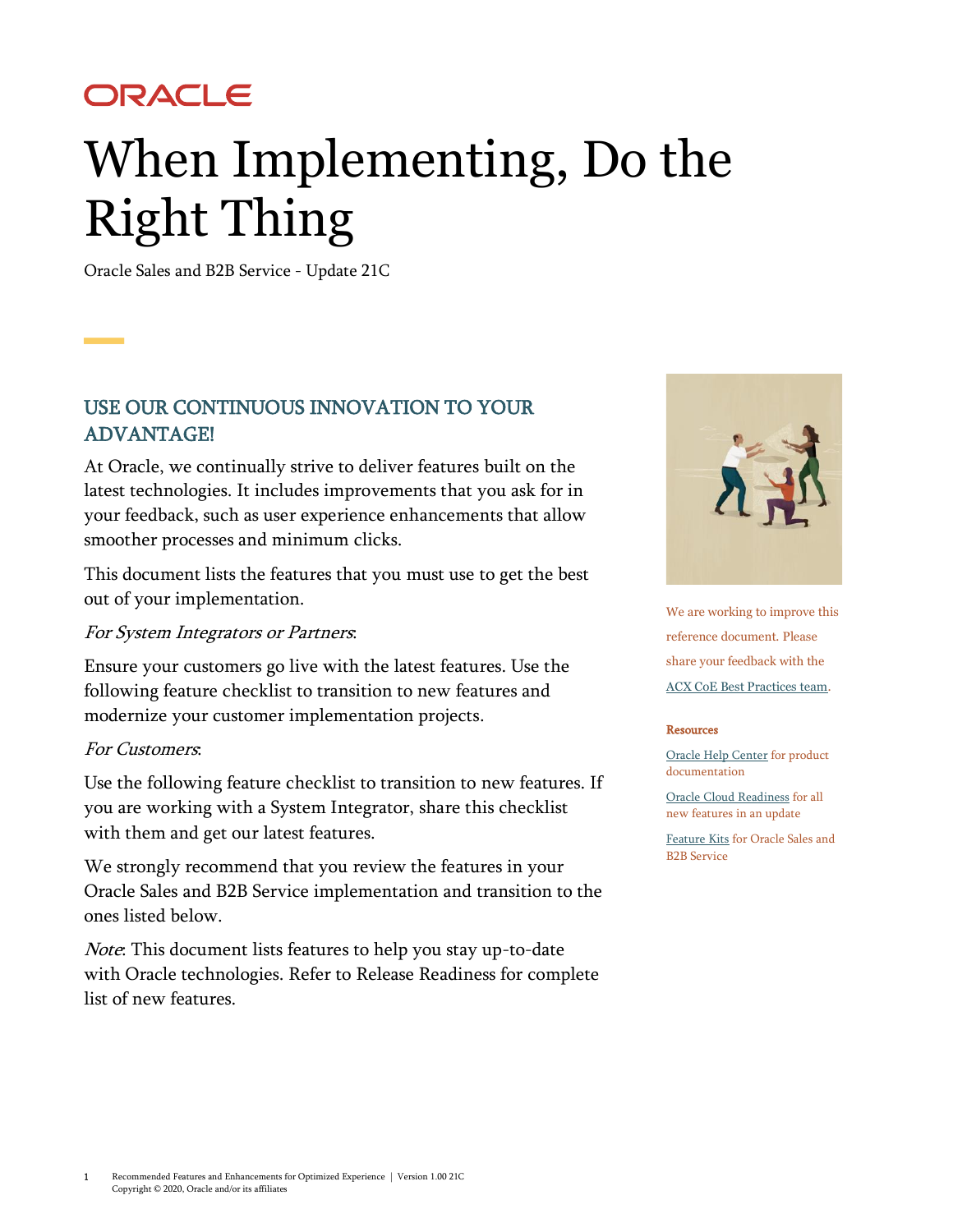





| <b>Improved Features for Better User Experience</b> |                             |                                       |  |
|-----------------------------------------------------|-----------------------------|---------------------------------------|--|
| 'Classic' search experience                         | Workspace                   | <b>Workspace for Fast and Easy</b>    |  |
|                                                     |                             | <b>Access to CX Sales and B2B</b>     |  |
|                                                     |                             | Service!                              |  |
| 'Classic' navigation to                             | Actionable Infolets         | Actionable Infolets for effective     |  |
| work areas                                          |                             | and efficient task-based processes    |  |
| <b>Recent Item Lists</b>                            | <b>Smart Lists</b>          | <b>Smart Lists for a Personalized</b> |  |
|                                                     |                             | Sales Experience!                     |  |
| 'Classic' home page layouts                         | News Feed home page layout  | News Feed layout provides a fast      |  |
|                                                     |                             | home page and improved user           |  |
|                                                     |                             | experience                            |  |
| Sales Cloud for Outlook                             | CX Sales Office 365 Outlook | Office 365 Add-In for CX Sales        |  |
| Connector (classic)                                 | Add-In                      |                                       |  |
| CX Cloud Mobile app                                 | CX Sales Mobile app         | CX Sales Mobile for a Modern          |  |
|                                                     |                             | Mobile Experience!                    |  |
| Audit Reports under Tools                           | Change History subtab for   | Overview of In-Context Audit          |  |
|                                                     | business objects            |                                       |  |
| Standard embedded help                              | Add custom help and use     | Help                                  |  |
|                                                     | Oracle Guided Learning to   |                                       |  |
|                                                     | create interactive guides   |                                       |  |